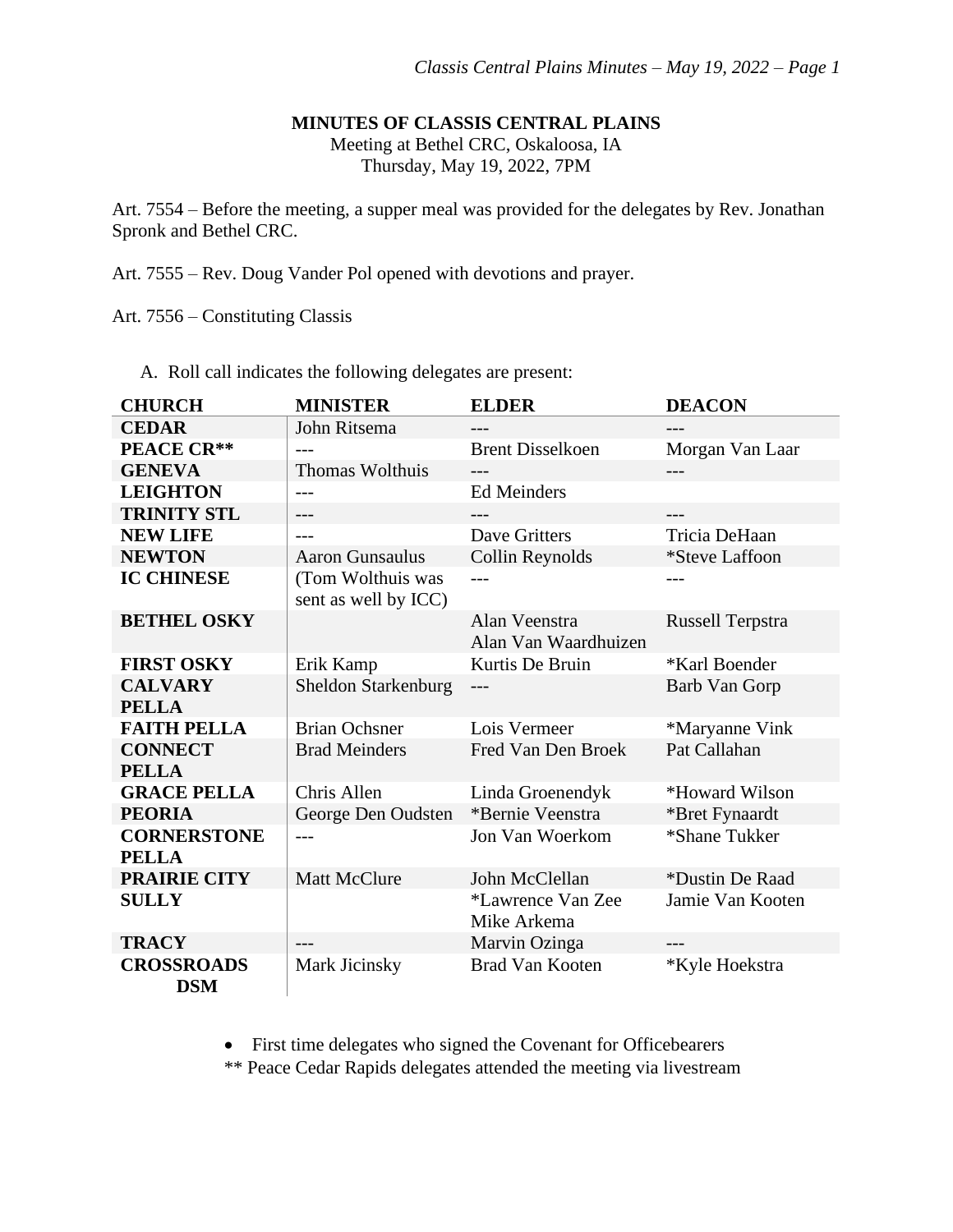B. The chair declared Classis Central Plains constituted with the following officers:

Chair: Rev. Matt McClure Stated Clerk: Rev. Jonathan Spronk

Art. 7557 – Church Order Art. 18 Retirement request for Rev. Sheldon Starkenburg – from Calvary CRC

## **A. Motion made and supported to approve an Art. 18 retirement due to age for Rev. Sheldon Starkenburg, effective June 30, 2022.**

## **Carried**

Art. 7558 – Church Order Art. 24-e Retirement request for Commissioned Pastor Alvern Boetsma – from First CRC Oskaloosa and Good News Chapel

**A. Motion made and supported to approve an Art. 24-e retirement due to age for Commissioned Pastor Alvern Boetsma and for Pastor Boetsma to retain the authority to perform official acts of ministry in ways consistent with his ordination prior to retirement, effective August 31, 2022.**

#### **Carried**

B. Rev. Matt McClure leads the delegates in a time of prayer and thanksgiving for Rev. Starkenburg and Pastor Boetsma, thanking God for their service to the CRC and our Classis. The Clerk notes that the two had served our Classis for over a combined 80 years!

Art. 7559 – Classical Leadership Team (CLT, formerly CIC), Rev. Brian Ochsner, reporting

A. Rev. Brian Ochsner reports on the work of CLT. The minutes of the latest CLT are included below since they were not distributed in the Classis Agenda before the meeting.

# **Minutes of the Classis Leadership Team**

## **5/16/22 at 1:30PM Faith CRC**

- 1. Members present: Brian Ochsner, Jon Spronk, Aaron Gunsaulus, Fran De Haan; Chair of upcoming Classis: Matt McClure; Members absent: Brad Van Kooten
- 2. Brian opened with prayer.
- 3. Motion was made on April 7 via email for Rev. Brad Meinders to serve as Classical Counselor for Cornerstone CRC Pella in light of their recent vacancy – *carried.*
- 4. The diaconal fund still has just over \$1000. Since the Diaconal Committee has been discontinued, the fund has not had any use and has gone inactive.
	- a. Motion was made on April 11 via email to give \$500 to the Well in Pella and \$500 to Love INC of Mahaska County (Oskaloosa) and close the account – *carried.*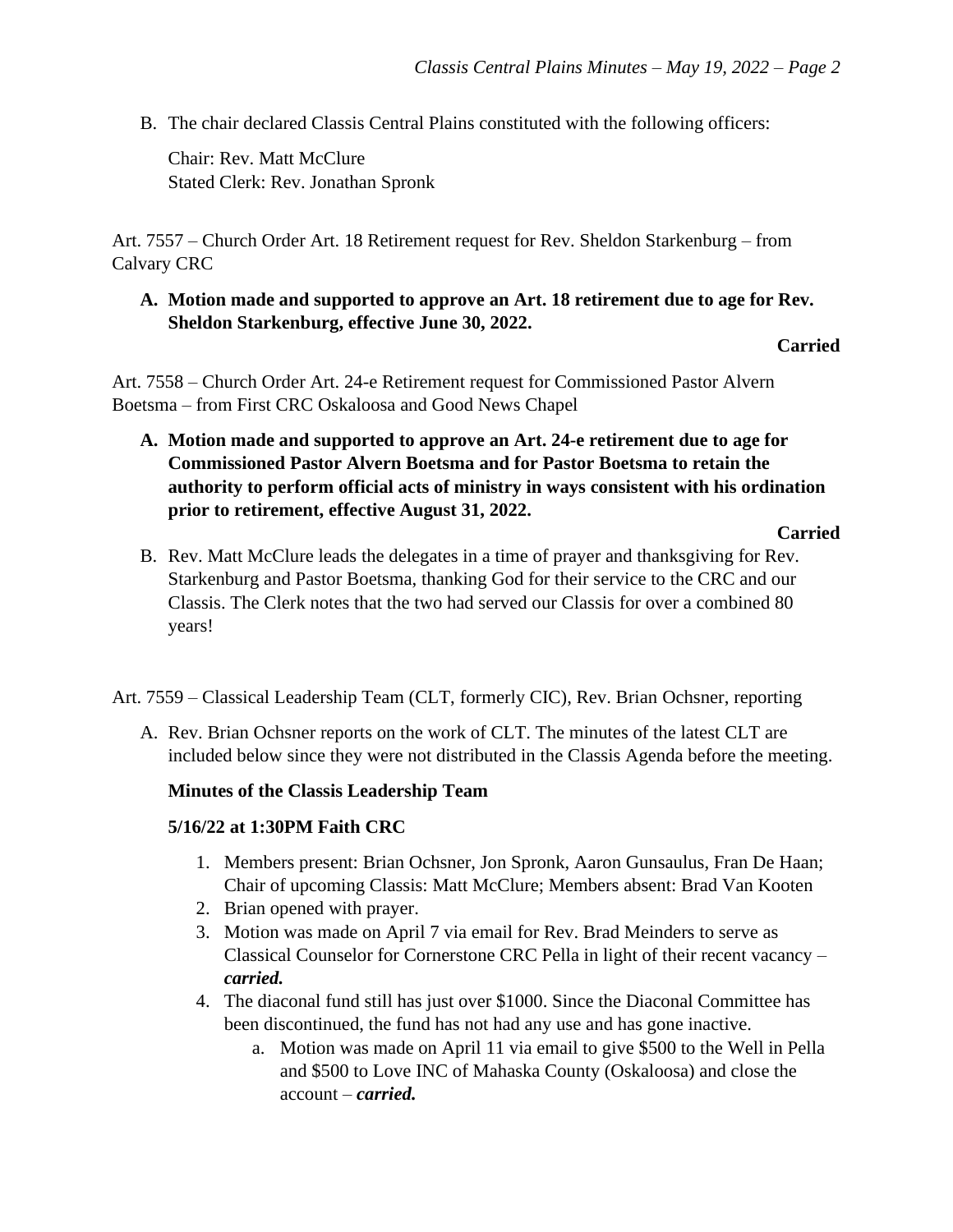- 5. Agenda for upcoming Classis meeting for May 19 is reviewed with CLT and Matt.
- 6. Motion is made and supported to approve Luke Nieuwsma to serve as a Church Visitor alongside Rev. Brad Bierma – *carried.*
- 7. Discussion is made about the recent Classis decision for a list of pre-approved Scripture passages that can be assigned to potential Candidates for Classis sermon evaluation. Brian and Aaron will work on a potential list for approval.
- 8. Discussion of the 2021-23 Classis ministry plan is held and the following notes are made.
	- a. Point 1 encourages CLT to clarify the roles and expectations of Classis Committees and Functionaries. With the turmoil of the last couple of years on regular committee meetings and gatherings now coupled with some turnover in committees, CLT is striving to have all the committees up to full capacity with the desired future of having a full CLT in the future.
	- b. Point 7 encourages broader participation by opening up the chair role of classis to all delegates. The Clerk will send a note to the churches encouraging the councils to identify potential individuals who are equipped to serve as Chair and let the Clerk know.
- 9. Matt concludes the meeting with prayer.
- Art. 7560 Classical Mission Committee, Rev. George Den Oudsten, reporting.
	- A. Written report was received for information. Rev. Den Oudsten notes that this is his last Classis meeting as he has accepted a call to Alamosa CRC, Alamosa, CO.
- Art. 7561 Denominational Board reports.
	- A. Written reports from the CRCNA Council of Delegates and the Calvin Theological Seminary Board of Trustees are received for information.
- Art. 7562 Credential Matters from First CRC Oskaloosa
	- A. Rev. Jonathan Spronk briefly addresses Classis with a request from his church in regards to information about ongoing ministries in the Oskaloosa/Pella area that are targeting the young adult, twenty-something age group. First CRC is seeking to collaborate with such ministries. If any of the Classis churches have any info or guidance, they are encouraged to contact Rev. Spronk at [pastorspronk@gmail.com](mailto:pastorspronk@gmail.com) or [statedclerk.centralplains@gmail.com](mailto:statedclerk.centralplains@gmail.com)
- Art. 7563 Classis Delegate Workshop
	- A. The rest of the meeting is led by Ms. Trudy Ash, Regional Catalyzer with CRC Faith Formation Ministries and Connection Project. Ms. Ash leads the delegates in a